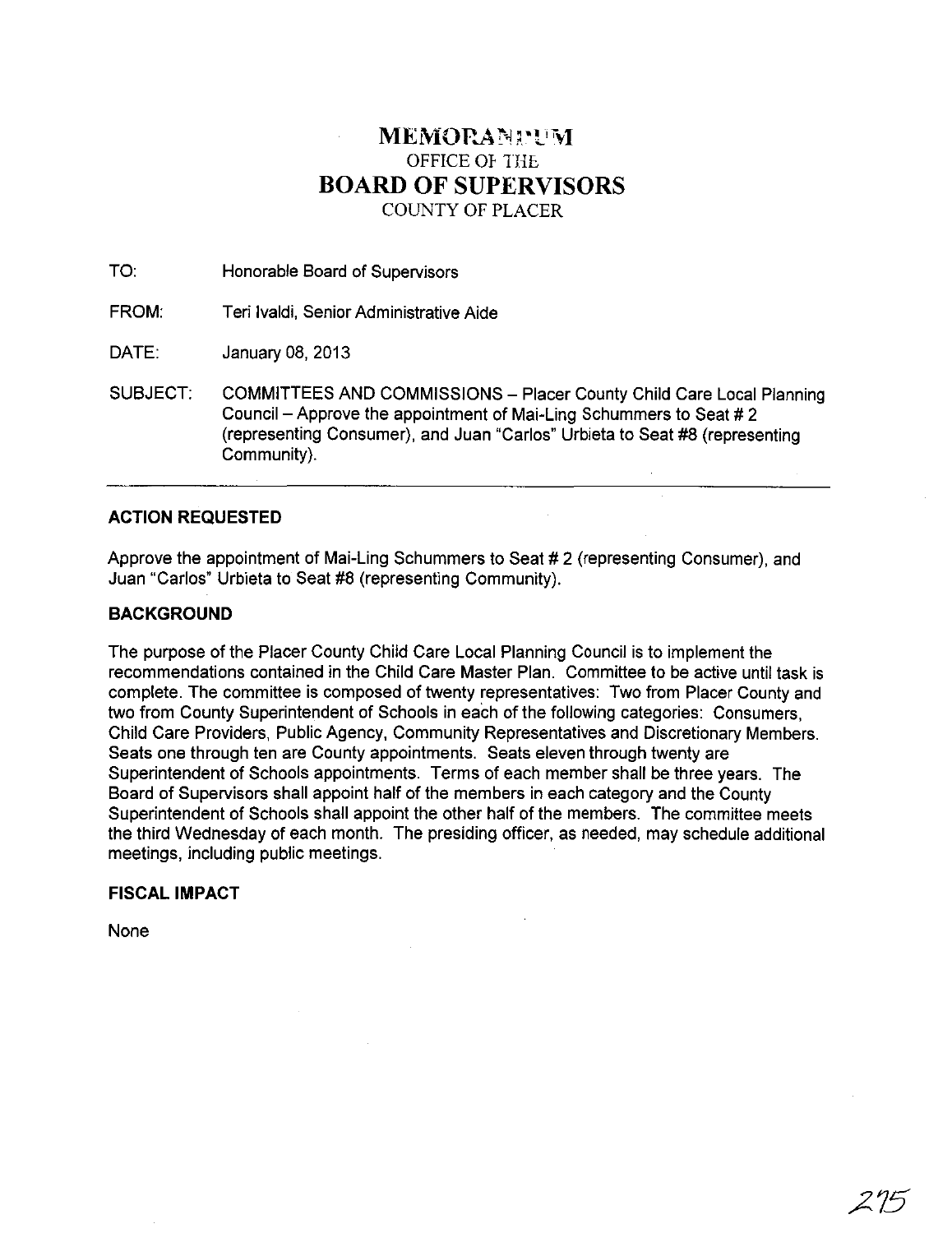#### PUBLIC COMMITTEE

PURPOSE: CHILD CARE LOCAL COORDINATION TASK FORCE DISCHARGED AND CHILD CARE ADVISORY COUNCIL SET IN PLACE PER RES. 90-335. To implement the recommendations contained in the Child Care Master Plan. Committee to be active until task is complete (Res. 93-401).

## CONFLICT OF INTEREST: Yes

COMPOSITION: Res. 98-126 approving restructure of Committee. Representation: Two (2) from Placer County and Two (2) from County Superintendent of Schools in each of the following categories: Consumers, Child Care Providers, Public Agency, Community Representatives and Discretionary Members. (Seats #1 thru 10 are County appointments. Seats #11 thru 20 are Superintendent of Schools appointments.) Terms of each member shall be three (3) years (Res. 98-126). Res. 2002-187 amending Res. 93-401 pertaining to membership and terms. Up to 4 members shall be consumers of child care, parent or person who has received within the pasty 36 months, child care services. Up to 4 members shall be child care providers, reflective of the range of child care in the county. Up to 4 members shall be public agency representatives. Up to 4 members shall be community representatives, who are not child care agencies. Up to 4 members shall public members, at the discretion of the appointing agencies. Board of Supervisors shall appoint 112 of the members in each category and the County Superintendent of Schools shall appoint the other 112 of the members. All terms will end on the 30th day of June of the corresponding year of their term. The Board of Supervisors shall appoint members from solicited applications by the County.

MEETINGS: 3rd Wednesday, every month, to conduct assigned business. The presiding officer, as needed, may schedule additional meetings, including public meetings

COMPENSATION: Members shall receive no compensation for their services; however, any member traveling on official business for the Council shall be reimbursed for his actual and necessary traveling expenses.

## COUNTY CONTACT PERSON

Darcy Roenspie, Program Coordinator (530) 886-2006 365 Nevada St Auburn, CA 95603-

#### SEAT# 1

**Hayde Panelo**  REPRESENTS: County Consumers TERM LENGTH: 3-years APPOINTEO BY: BOS EXPIRES: 6/30/2013

#### SEAT# 4

**Vacant Seat**  REPRESENTS: Co Child Care Providers TERM LENGTH: 3-years APPOINTED BY: BOS EXPIRES: 6/30/2014

CURRENT MEMBERS

SEAT # 2 **Vacant Seat**  REPRESENTS: County Consumer TERM LENGTH: 3-years APPOINTED BY: BOS EXPIRES: 6/30/2015

SEAT # 5 Nancy Baggett REPRESENTS: Co Public Agency TERM LENGTH: 3-years APPOINTED BY: BOS EXPIRES: 6/30/2014

SEAT# 3 **Linda Scudder**  REPRESENTS: Co Child Care Providers TERM LENGTH: 3-years APPOINTED BY: BOS EXPIRES: 6130/2013

SEAT# 6 **Catherine MichelJe Goins**  REPRESENTS: Co Public Agency TERM LENGTH: 3-years APPOINTED BY: BOS EXPIRES: 6/30/2015

Last Update: 11/14/2012 2:44:03 PM

**Placer County Child Care Local Planning Council Public Roster** 

CONTACT PERSON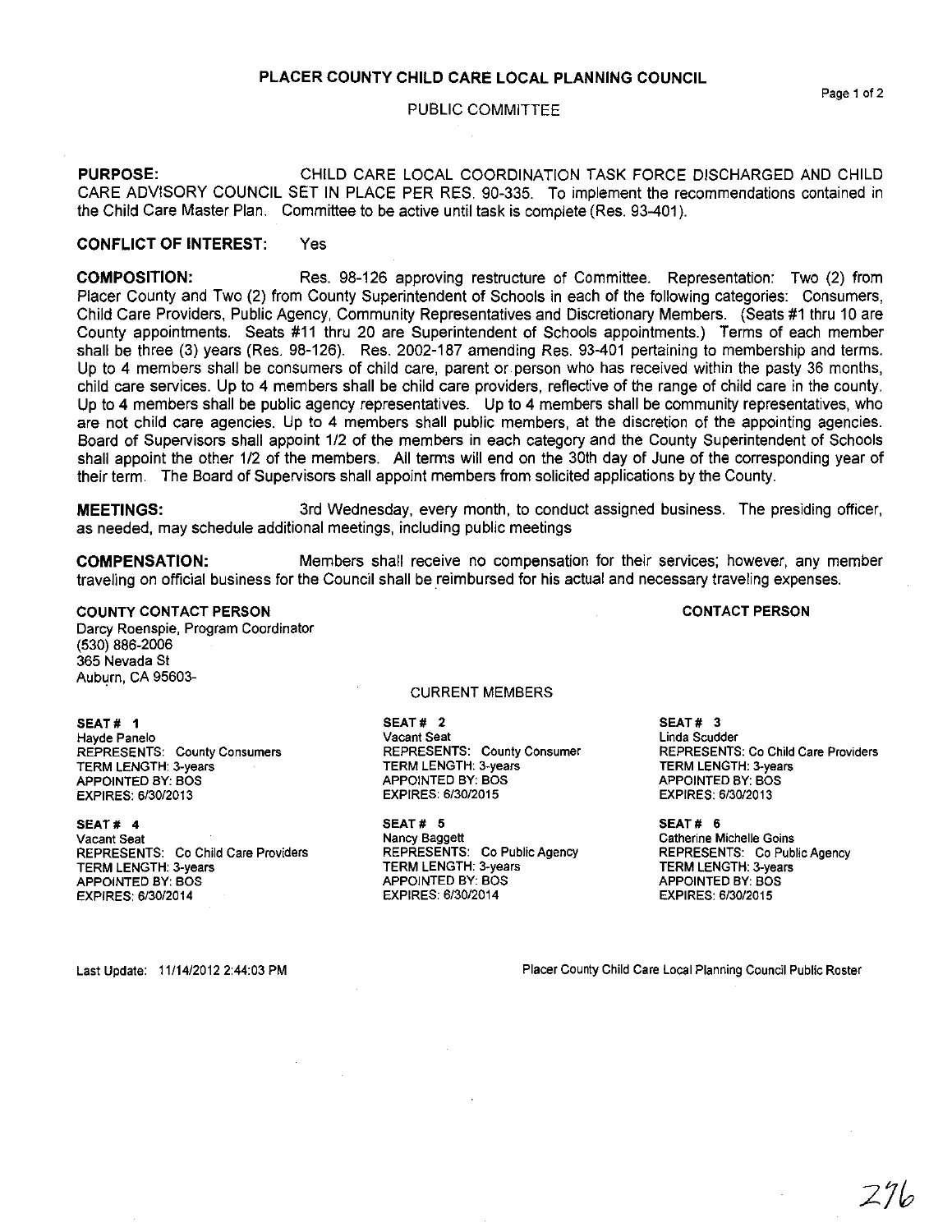### PLACER COUNTY CHILD CARE LOCAL PLANNING COUNCIL

SEAT# 7 **Vacant Seat**  REPRESENTS: Co Community TERM LENGTH: 3-years APPOINTED BY: BOS EXPIRES: 6/30/2014

SEAT# 10 **Vacant Seat**  REPRESENTS: Co Discretionary Mbr TERM LENGTH: 3-years APPOINTED BY: BOS EXPIRES: 6/30/2013

SEAT # 13 **Lyanna Borja**  REPRESENTS: Schools Child Care Providers TERM LENGTH: 3-years APPOINTED BY: Schools EXPIRES: 6/30/2014

SEAT # 16 **Joanne Evans**  REPRESENTS: Schools Public Agency TERM LENGTH: 3-years APPOINTED BY: Schools EXPIRES: 6/30/2014

SEAT# 19 **Vacant Seat**  REPRESENTS: Schools Discretionary Mbr TERM LENGTH: 3-years APPOINTED BY: Schools EXPIRES: 6/30/2015

PUBLIC COMMITTEE INFORMATION CURRENT MEMBERS (continued)

> SEAT # 8 **Vacant Seat**  REPRESENTS: Co Community TERM LENGTH: 3-years APPOINTED BY: BOS EXPIRES: 6/30/2014

SEAT # 11 **Samantha Youmans**  REPRESENTS: Schools Consumers TERM LENGTH: 3-years APPOINTED BY: Schools EXPIRES: 6/30/2013

SEAT# 14 **Carolyn Hanson**  REPRESENTS: Schools Child Care Providers TERM LENGTH: 3-years APPOINTED BY: Schools EXPIRES: 6/30/2014

SEAT# 17 **Vacant Seat**  REPRESENTS: Schools Community TERM LENGTH: 3-years APPOINTED BY: Schools EXPIRES: 6/30/2013

SEAT# 20 **Vacant Seat REPRESENTS: Schools Discretionary Mbr**  TERM LENGTH: 3-years APPOINTED BY: Schools EXPIRES: 6/30/2014

SEAT# 9 **Susana Castillo-Lopez**  REPRESENTS: Co Discretionary Mbr TERM LENGTH: 3-years APPOINTED BY: BOS EXPIRES: 6/30/2013

SEAT# 12 **Vacant Seat**  REPRESENTS: Schools Consumers TERM LENGTH: 3-years APPOINTED BY: Schools EXPIRES: 6/30/2015

SEAT # 15 **Regina Swaney**  REPRESENTS: Schools Public Agency TERM LENGTH: 3-years APPOINTED BY: Schools EXPIRES: 6/30/2014

SEAT# 18 **Vacant Seat**  REPRESENTS: Community Schools TERM LENGTH: 3-years APPOINTED BY: Schools EXPIRES: 6130/2015

Last Update: 11/14/2012 2:43:55 PM

**Placer County Child Care Local Planning Council Public Roster** 

**Page** 2 of 2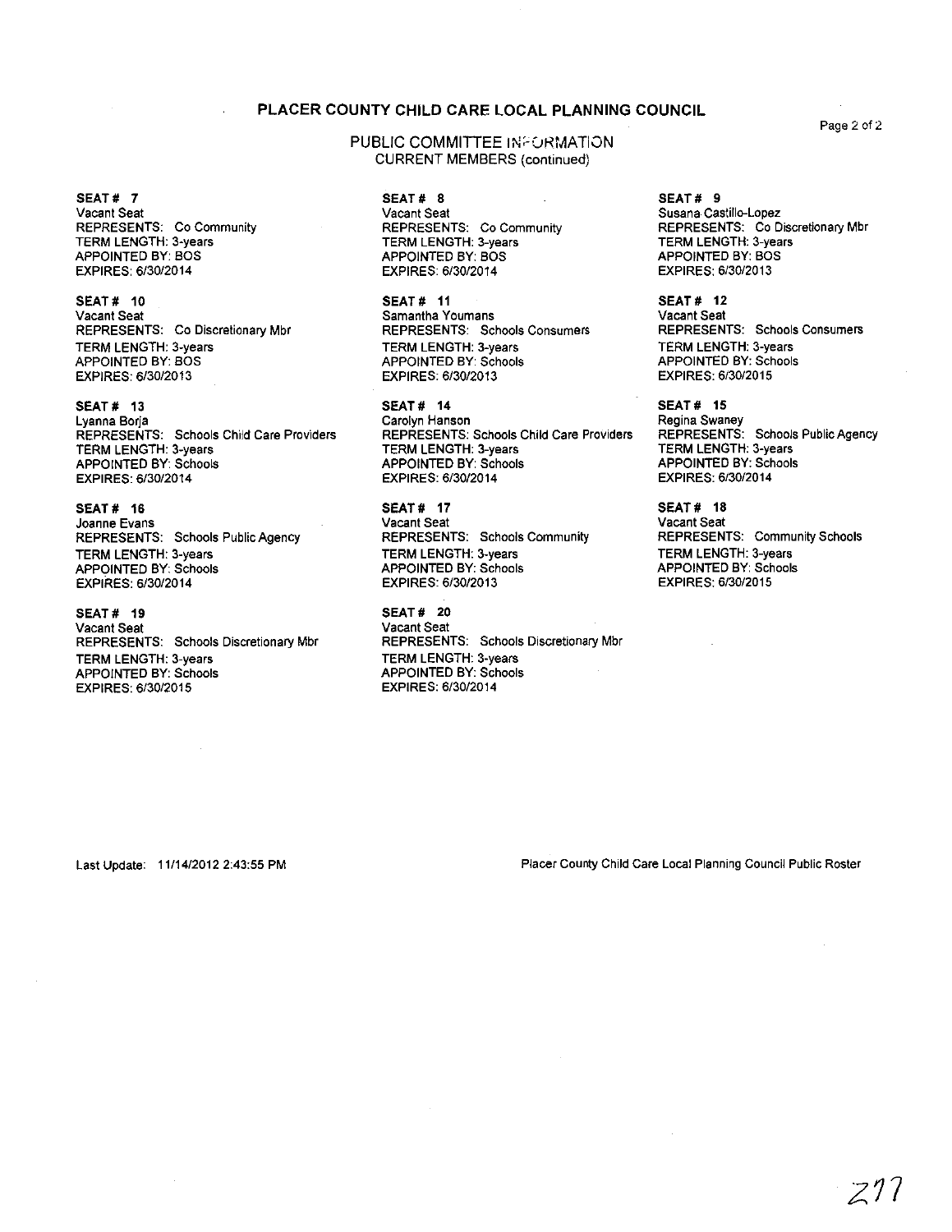|                                | <i>PLACER COUNTY</i><br><b>BOARD OF SUPERVISORS</b><br><b>APPLICATION FOR MEMBERSHIP ON</b><br><b>ADVISORY BOARD OR COMMISSION</b> |
|--------------------------------|------------------------------------------------------------------------------------------------------------------------------------|
|                                |                                                                                                                                    |
|                                |                                                                                                                                    |
|                                |                                                                                                                                    |
|                                | APPLICATION FOR MEMBERSHIP ON: LOCAL Planning<br>(NAME OF BOARD, COMMISSION, OR COMMITTEE)                                         |
|                                | IF THIS BOARD/COMMISSION/COMMITTEE CALLS FOR A SPECIFIC TYPE MEMBER, PLEASE INDICATE THE                                           |
|                                | POSITION FOR WHICH YOU ARE APPLYING:                                                                                               |
|                                | NAME:Mai-Ling Schummer<br>Consumer                                                                                                 |
|                                | עגוע ות'<br>SUPERVISORIAL DISTRICT IN WHICH YOU RESIDE:                                                                            |
|                                | a kedi<br>TIMES YOU ARE AVAILABLE FOR MEETINGS:<br>DAYS:<br>TIMES<br>71 I                                                          |
|                                | EMPLOYMENT EXPERIENCE/PROFESSION (A RESUME MAY BE ATTACHED):                                                                       |
|                                |                                                                                                                                    |
|                                |                                                                                                                                    |
|                                | la C.C<br>ORGANIZATION/COMMUNITY EXPERIENCE: Y                                                                                     |
|                                | (pri                                                                                                                               |
|                                |                                                                                                                                    |
| <b>EDUCATIONAL EXPERIENCE:</b> | Sacrament                                                                                                                          |
|                                |                                                                                                                                    |
|                                |                                                                                                                                    |
|                                |                                                                                                                                    |
|                                | APPLICATIONS WILL BE RETAINED FOR TWO TEARS                                                                                        |
|                                |                                                                                                                                    |
|                                | APPLICATION MUST BE FILED WITH THE CLERK OF THE BOARD OF SUPERVISORS<br>175 FULWEILER AVENUE, ROOM 101, AUBURN, CALIFORNIA 95803   |
|                                |                                                                                                                                    |
|                                | DATE: 10/31/2012 SIGNATURE Ma-lin Schumes                                                                                          |
|                                |                                                                                                                                    |
|                                |                                                                                                                                    |
|                                |                                                                                                                                    |
|                                |                                                                                                                                    |
|                                |                                                                                                                                    |
|                                |                                                                                                                                    |
|                                |                                                                                                                                    |
|                                |                                                                                                                                    |
|                                | PHONE NUMBERS: HOME: COMPUTER BUSINESS:                                                                                            |
|                                |                                                                                                                                    |
|                                |                                                                                                                                    |
|                                |                                                                                                                                    |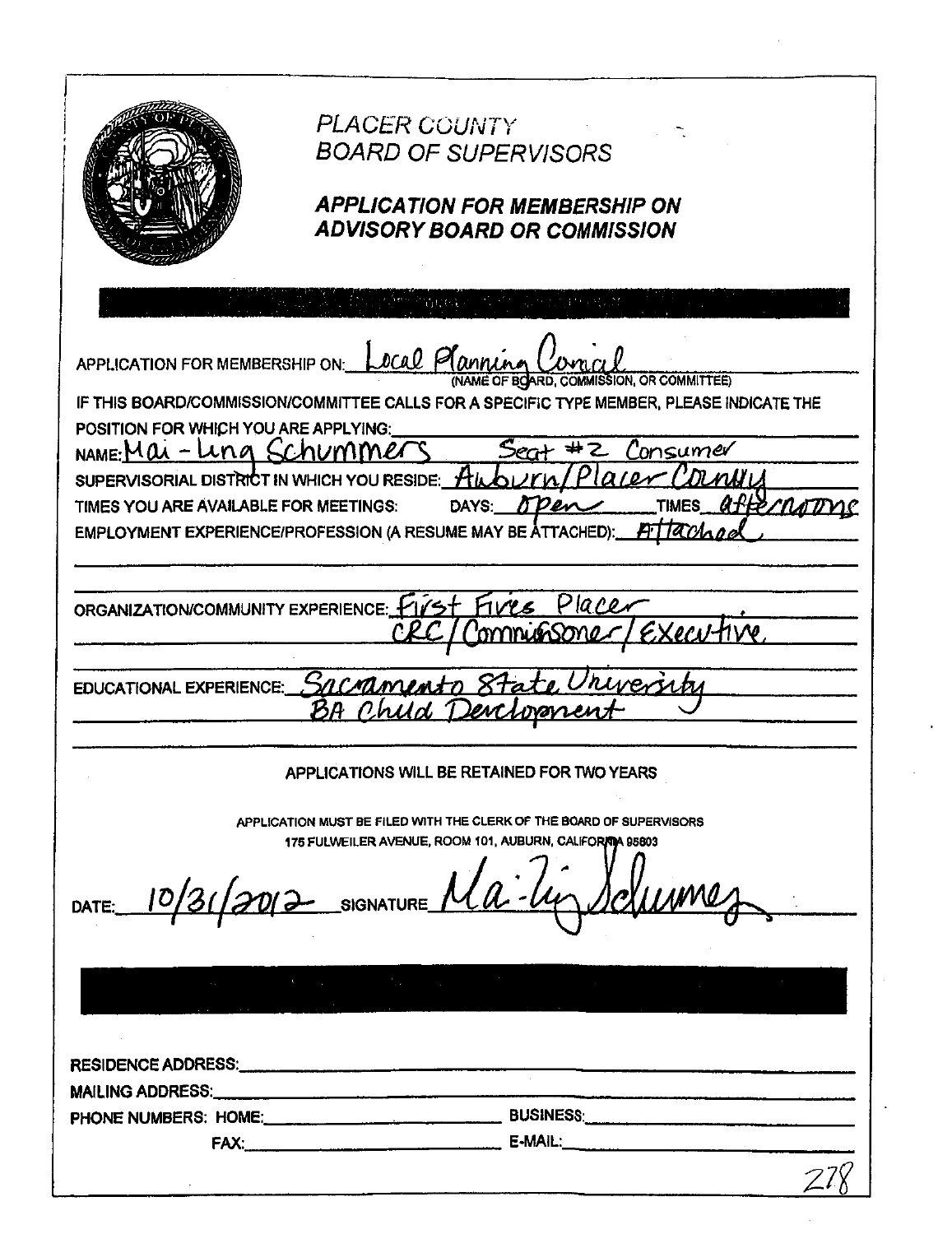|                                                      | <b>PLACER COUNTY</b><br><b>BOARD OF SUPERVISORS</b><br><b>APPLICATION FOR MEMBERSHIP ON</b><br><b>ADVISORY BOARD OR COMMISSION</b>                                                                        |
|------------------------------------------------------|-----------------------------------------------------------------------------------------------------------------------------------------------------------------------------------------------------------|
|                                                      | Ash Andham and The Holders and                                                                                                                                                                            |
| APPLICATION FOR MEMBERSHIP ON: LPC                   |                                                                                                                                                                                                           |
| NAME: $UYAN-CARLDS'' HRBIETA$                        | (NAME OF BOARD, COMMISSION, OR COMMITTEE)<br>IF THIS BOARD/COMMISSION/COMMITTEE CALLS FOR A SPECIFIC TYPE MEMBER, PLEASE INDICATE THE<br>POSITION FOR WHICH YOU ARE APPLYING: PUBLIC AGENCY, COMMUNITY #8 |
| SUPERVISORIAL DISTRICT IN WHICH YOU RESIDE:          |                                                                                                                                                                                                           |
| TIMES YOU ARE AVAILABLE FOR MEETINGS:                | DAYS: ANY TIMES<br>EMPLOYMENT EXPERIENCE/PROFESSION (A RESUME MAY BE ATTACHED): CONTRIBUTION                                                                                                              |
|                                                      | SENIOR ADMIN. CLERK AT WIC                                                                                                                                                                                |
| ORGANIZATION/COMMUNITY EXPERIENCE:                   | HISPANIC FACILITATOR FOR MIC PROGRAM                                                                                                                                                                      |
|                                                      | LATINO LEADERSHIP COUNCIL                                                                                                                                                                                 |
|                                                      |                                                                                                                                                                                                           |
| EDUCATIONAL EXPERIENCE:                              | BS.<br>1 <sup>H</sup><br>BUSINESS<br>MANGEMENT                                                                                                                                                            |
|                                                      |                                                                                                                                                                                                           |
|                                                      |                                                                                                                                                                                                           |
|                                                      | APPLICATIONS WILL BE RETAINED FOR TWO YEARS                                                                                                                                                               |
|                                                      | APPLICATION MUST BE FILED WITH THE CLERK OF THE BOARD OF SUPERVISORS<br>175 FULWEILER AVENUE, ROOM 101, AUBURN, CALIFORNIA 95603                                                                          |
| 10 -10 - 2012<br>DATE:                               | <b>SIGNATURE</b>                                                                                                                                                                                          |
|                                                      |                                                                                                                                                                                                           |
|                                                      |                                                                                                                                                                                                           |
|                                                      |                                                                                                                                                                                                           |
|                                                      |                                                                                                                                                                                                           |
| <b>RESIDENCE ADDRESS:</b><br><b>MAILING ADDRESS:</b> |                                                                                                                                                                                                           |
| PHONE NUMBERS: HOME:                                 | , BUSINESS;                                                                                                                                                                                               |
| FAX.                                                 | E-MAIL:                                                                                                                                                                                                   |

 $\ddot{\phantom{0}}$ 

 $\frac{1}{2} \left( \frac{1}{2} \right) \left( \frac{1}{2} \right) \left( \frac{1}{2} \right)$ 

 $\sim$